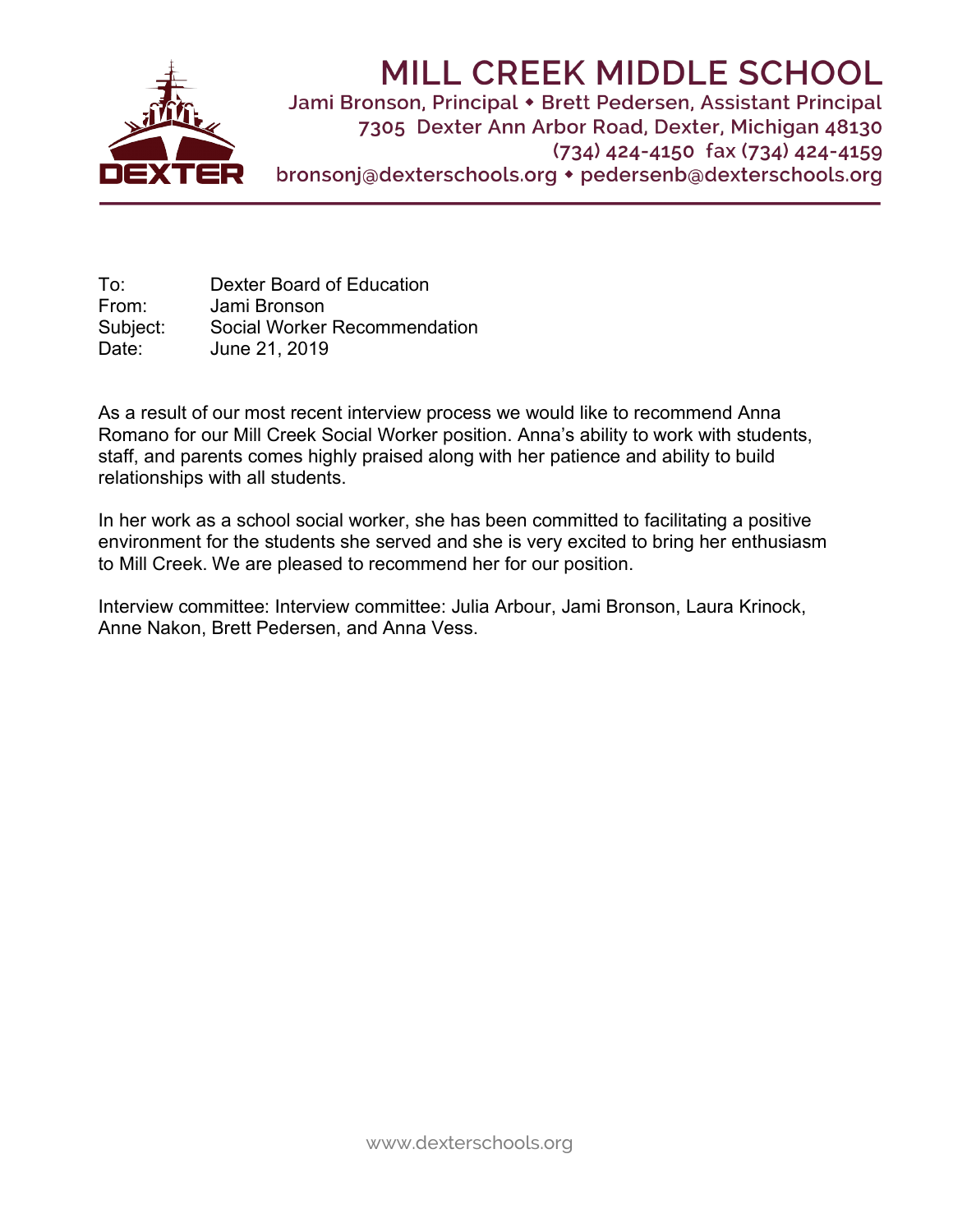# ANNA C ROMANO

EDUCATION

## **Wayne State University Detroit, Michigan**

Bachelor of Social Work *May 2000* Master of Social Work *May 2001*

# PROFESSIONAL EXPERIENCE

## **Redford Union School District Redford, Michigan**

*School Social Worker Nov. 2018- June 2019*

- Multidisciplinary Team Member and Evaluations
- Service Provider, Groups and Individual
- Functional Behavior Assessments
- Behavior Plan Development
- District Crisis Team Member

- Multidisciplinary Team Member and Evaluations
- Service Provider, Groups and Individual
- Functional Behavior Assessments
- Behavior Plan Development

# **Dexter Community Schools Dexter, Michigan**

- Multidisciplinary Team Member and Evaluations
- Service Provider, Groups and Individual
- Behavior Intervention Team Member
- Child Study Team Member
- Risk Assessments, Suicide
- Functional Behavior Assessments
- Behavior Plan Development
- Building 504 Coordinator, 5 years
- Building S.T.A.R.T. Coach, 3 years
- Parenting Support/Liaison
- Early On and Preschool Team Member
- District Crisis Team Member
- First Responder, 8 years
- Mentor, 4 years

# **Livonia Public Schools Livonia, Michigan**

- Multidisciplinary Team Member and Evaluations
- Service Provider, Groups and Individual

contact info redacted

# **Crestwood School District Dearborn Heights, Michigan**

*School Social Worker Aug. 2018- Oct. 2018*

*School Social Worker Aug. 2003- June 2018*

*School Social Worker Aug. 2001- June 2003*

\_\_\_\_\_\_\_\_\_\_\_\_\_\_\_\_\_\_\_\_\_\_\_\_\_\_\_\_\_\_\_\_\_\_\_\_\_\_\_\_\_\_\_\_\_\_\_\_\_\_\_\_\_\_\_\_\_\_\_\_\_\_\_\_\_\_\_\_\_\_\_\_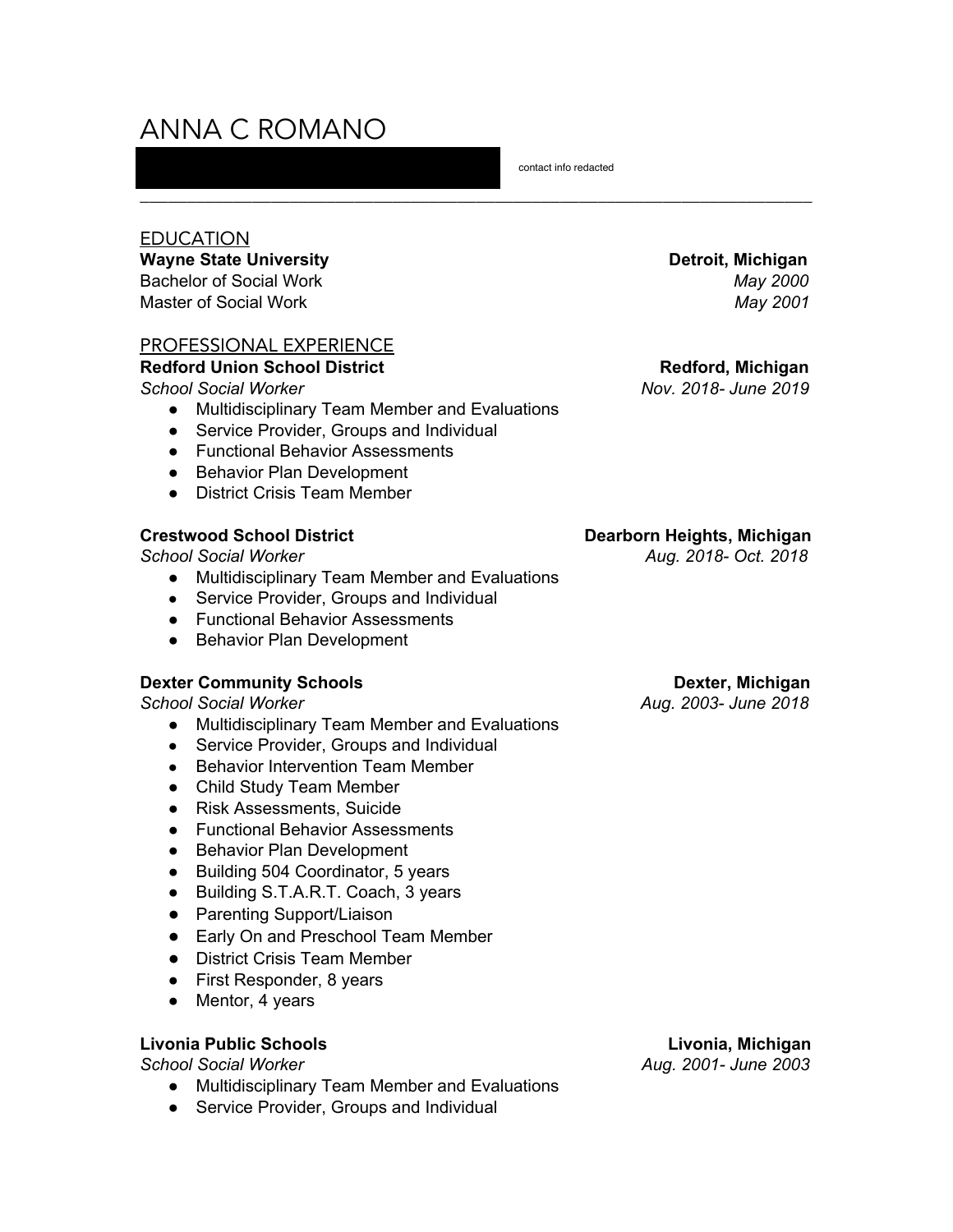- Suicide/Threatening Behavior Assessments
- Functional Behavior Assessments
- Behavior Plan Development
- Educational Planning Team Member

VOLUNTEER EXPERIENCE

**Detroit Institute of Arts Detroit, Michigan** *Gallery Service Volunteer March 2018- Present*

**Horses'** Haven Non-Profit Rescue **Accord 2018** Howell, Michigan

*Sponsor, Volunteer January 2017- October 2018*

# LICENSES AND ACCREDITATIONS

Licensed Master Social Worker- Macro and Clinical Practices, *exp. April 2022* Full Approval for School Social Work, Michigan Dept. of Education

# ADDITIONAL TRAINING

Non-Violent Crisis Intervention (CPI) Statewide Autism Resources Training (S.T.A.R.T) Instructional Consultation Teams (ICT) Equity, Inclusion, and Social Justice Leaders Training Conscious Discipline Training, *A Trauma Informed Model* A Silent Crisis- Creating Safe Schools for Sexual Minority Youth Training First Responder Training ALICE Training ASIST, Suicide Prevention Training reference contact info redacted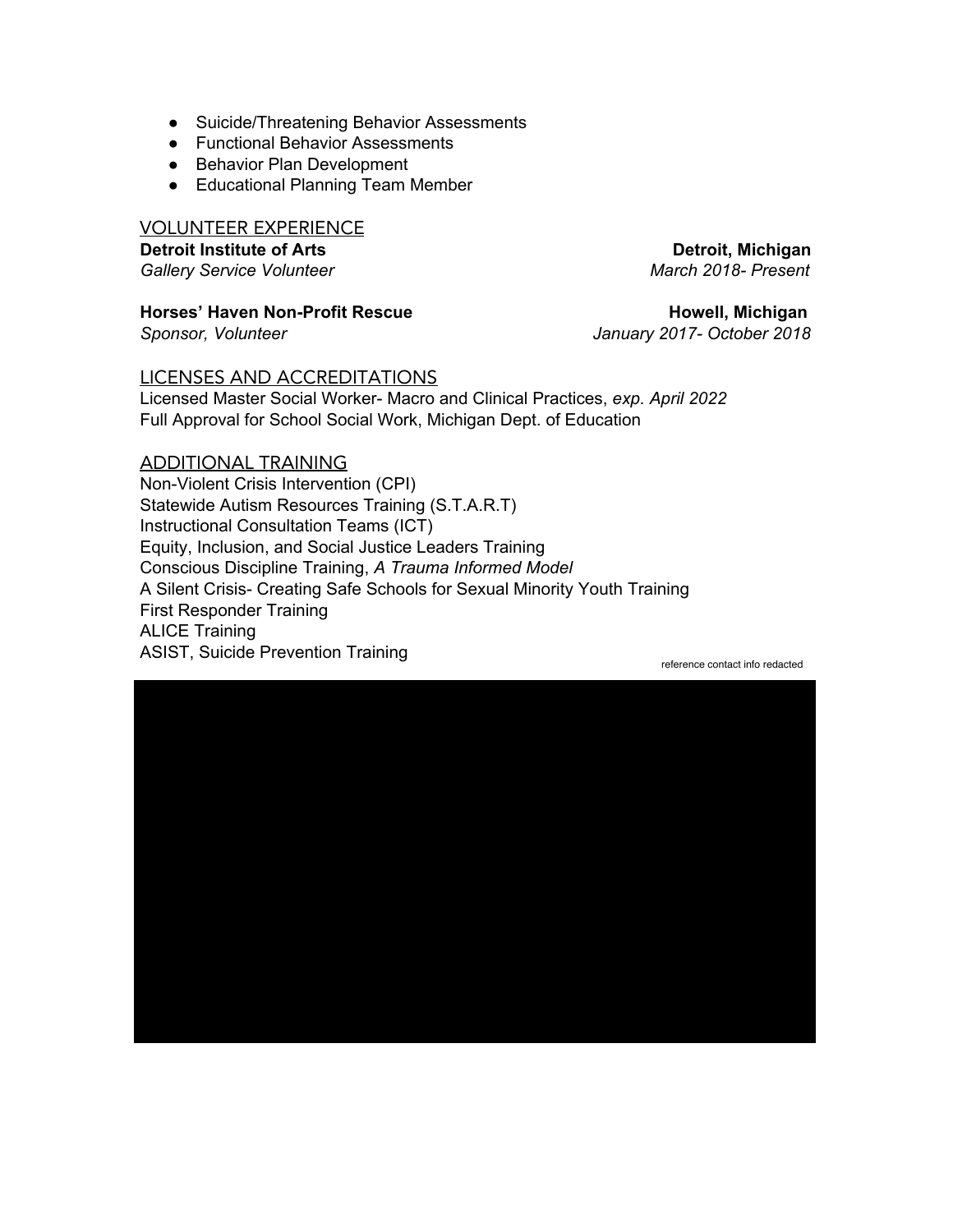

DEXTER HIGH SCHOOL 2200 N. PARKER RD. Dexter, MI 48130 (734) 424-4240 email: moranw@dexterschools.org email: wallsk@dexterschools.org email: koenigk@dexterschools.org

**William Moran** Principal

**Karen Walls** Assistant Principal

**Ken Koenig** Assistant Principal

June 24, 2019

Dear Mr. Wendorf:

Ms. Karen Reeves-Wagner was interviewed by a committee of staff from Dexter High School for a counseling position that is available because of a retirement. By unanimous consent the committee chose Ms. Karen Reeves-Wagner as the new guidance counselor. Her references have been checked and support their decision. Ms. Reeves-Wagner has been contacted and looks forward to being a part of Dexter High School.

Professionally yours,

# *William C. Moran*

William C. Moran Principal Dexter High School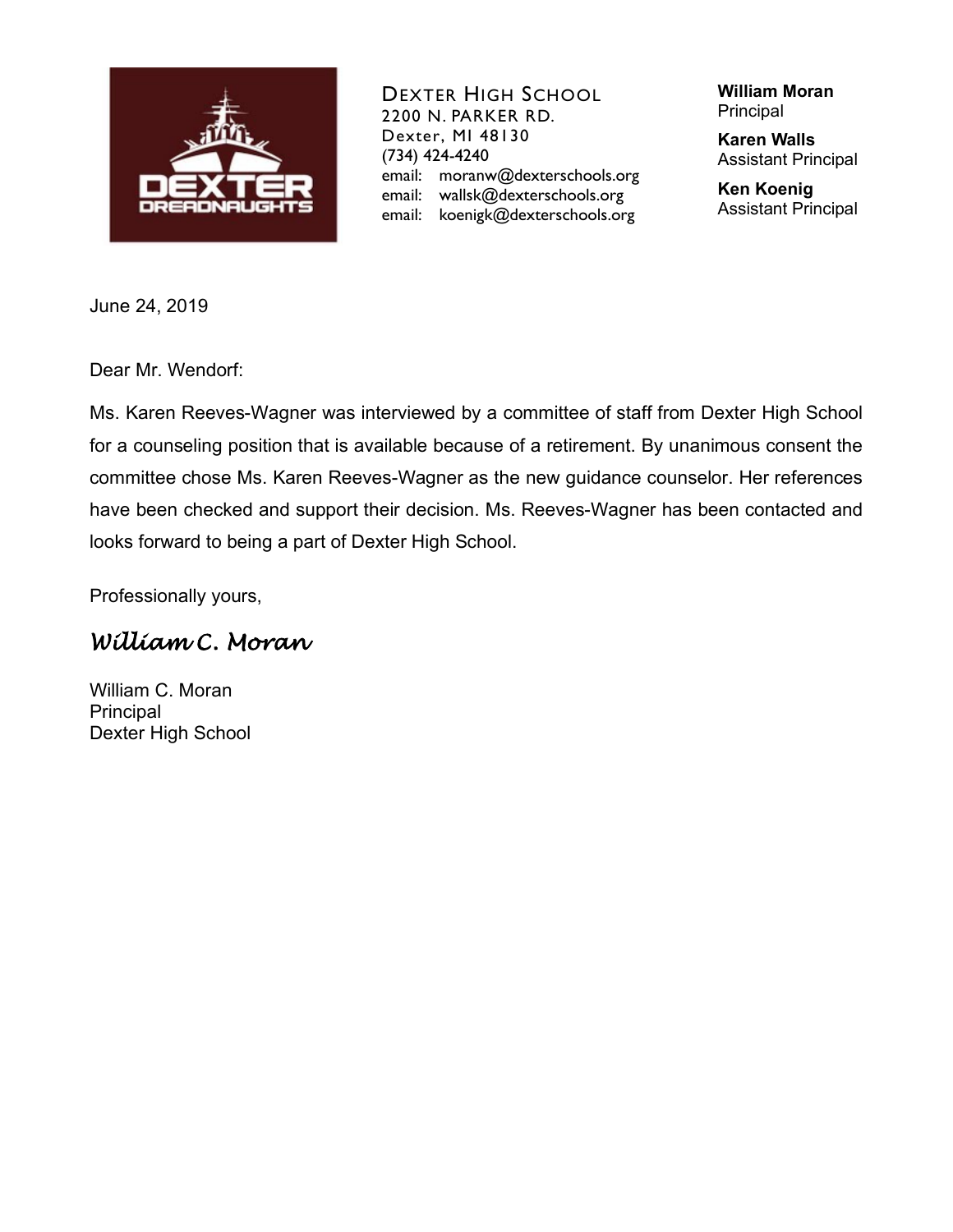# KAREN REEVES-WAGNER FEEVI<br>The EEVI<br>They students in a m<br>They students in a m<br>They students in a m<br>They students of thigh<br>The students of thigh<br>The students of thigh<br>The students of thigh<br>The students of thigh<br>The Student of thigh<br>Theorem Powe

#### OBJECTIVE

To obtain position in guiding students in a manner which is uplifting, healthy, and positive.

#### EXPERIENCE

2018- current Monroe County Community College Monroe, MI *College Admissions/Advisor*

- Discuss learning, psychopathology of everyday life, and occupational options of advancement.
- Advise future and current students on higher education and career development.
- Guide students through selection of higher education programs based on accreditation and transferability.
- **Proficient in use of Education Information Systems such as eSchool,** Colleague, Word, Excel, PowerPoint, and Outlook
- Knowledge of reporting process and work instruction preparations
- Skilled in providing excellent customer service, good interpersonal, and communication skills

# 2017- current Ida Middle School Ida, MI

*7 th Grade Girls Volleyball Coach*

- Developing the young athlete in the area of volleyball.
- Organized and managed practices, uniforms, and tournaments.
- Responsible for security and equipment of facility.

2015- current Ida Public Schools Ida, MI *High School Guidance Counselor*

- **Provide guidance to adults, students and staff in addressing behavioral,** social and academic issues from a mental health perspective.
- Organize and advise according to Education Development Plan (EDP)
- Guidance for college and career goals. Advise and approval in selection of course in dual enrollment setting.
- $\blacksquare$  Help to ensure the school is a welcoming, healthy environment for all who are in need of assistance with academic and life skills.
- **Provide group lessons, making students aware of coping strategies to**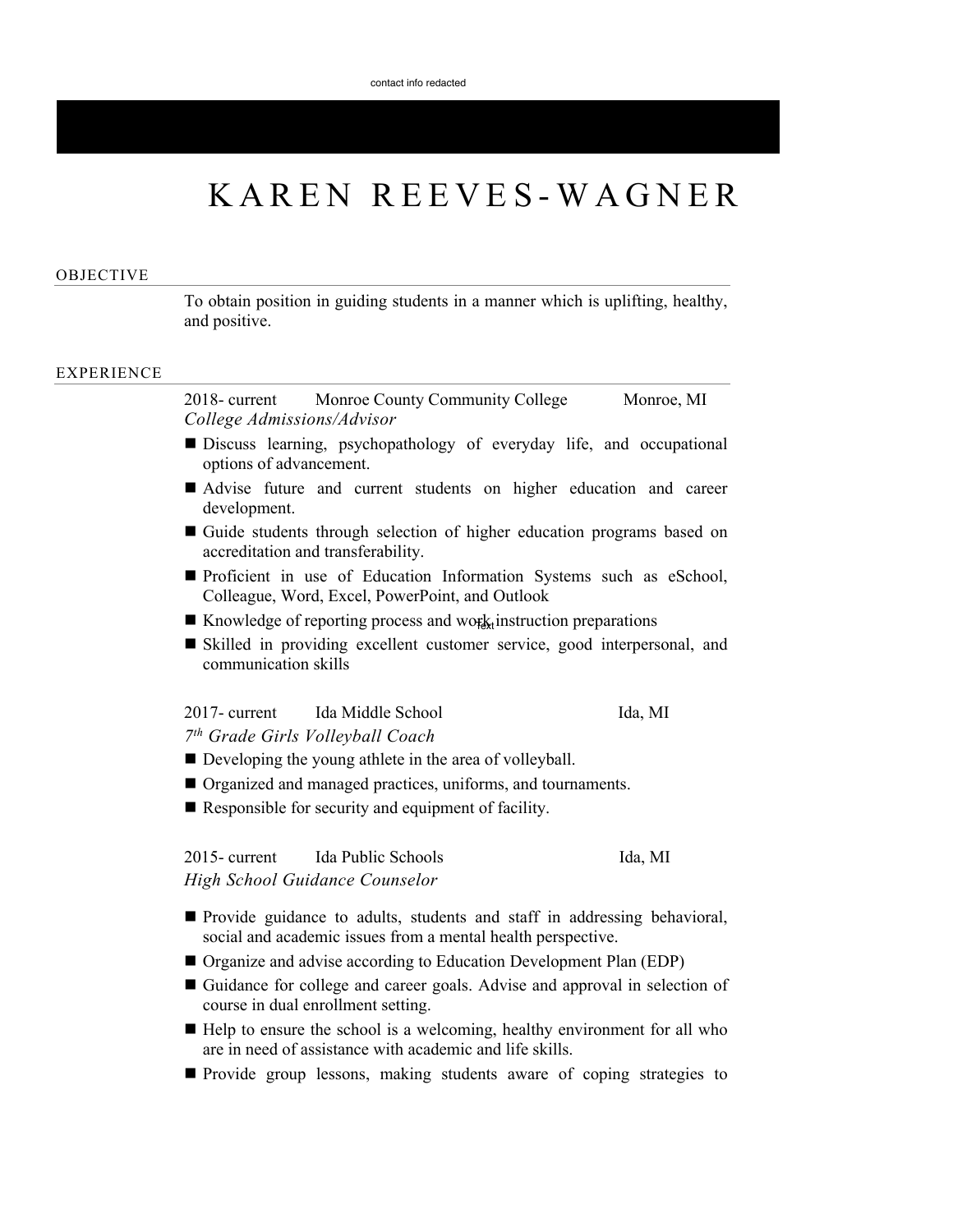prevent problems such as bullying. Discuss things like boundaries, teamwork, conflict resolution, occupational choices and goal setting.

- $\blacksquare$  Meet individually with students who need to address challenges they may face either at school or at home to help with their self-awareness, goal setting, or decision-making processes.
- Presentations on financial aid, dual enrollment, and introduction of new concepts for high school changes.
- Initiate 504 plans, with appropriate diagnosis under disabilities act and keeps record of needed reevaluations.
- Strong computer skills in Word, Excel, PowerPoint, and Outlook
- Knowledge and use of reporting process for safety and mental health.
- Skilled in providing excellent customer service, good interpersonal, and communication skills

2007-2015 Mason Central Elementary School Erie, MI *Elementary School Counselor*

See above description as skills were similar in nature with a younger audience.

2005-2007 Central Texas College Fort Polk, LA *Life Span Psychology Instructor*

**Presentation, discussion, and assessment of Life Span of human psychology** 2004-2006 AECOM Government Services INC. Fort Polk, LA

*Army Continuing Education Services Counselor/Instructor*

- Discuss learning, psychopathology of everyday life, and occupational options of advancement.
- Advise active duty soldiers, family members, and veterans on higher education and career development
- **Provide group briefings and individual counseling to Fort Polk, local,** deployed, and remote Soldiers and liaison to remote Soldiers for continuing education
- Guide Soldiers through selection of higher education programs based on accreditation, transferability, non-traditional credit, SOC, and AARTS
- Proficient in use of Education Information Systems such as eArmyU, GoArmyEd, and Strong computer skills in Word, Excel, PowerPoint, and Outlook
- Knowledge of reporting process and work instruction preparations
- Skilled in providing excellent customer service, good interpersonal, and communication skills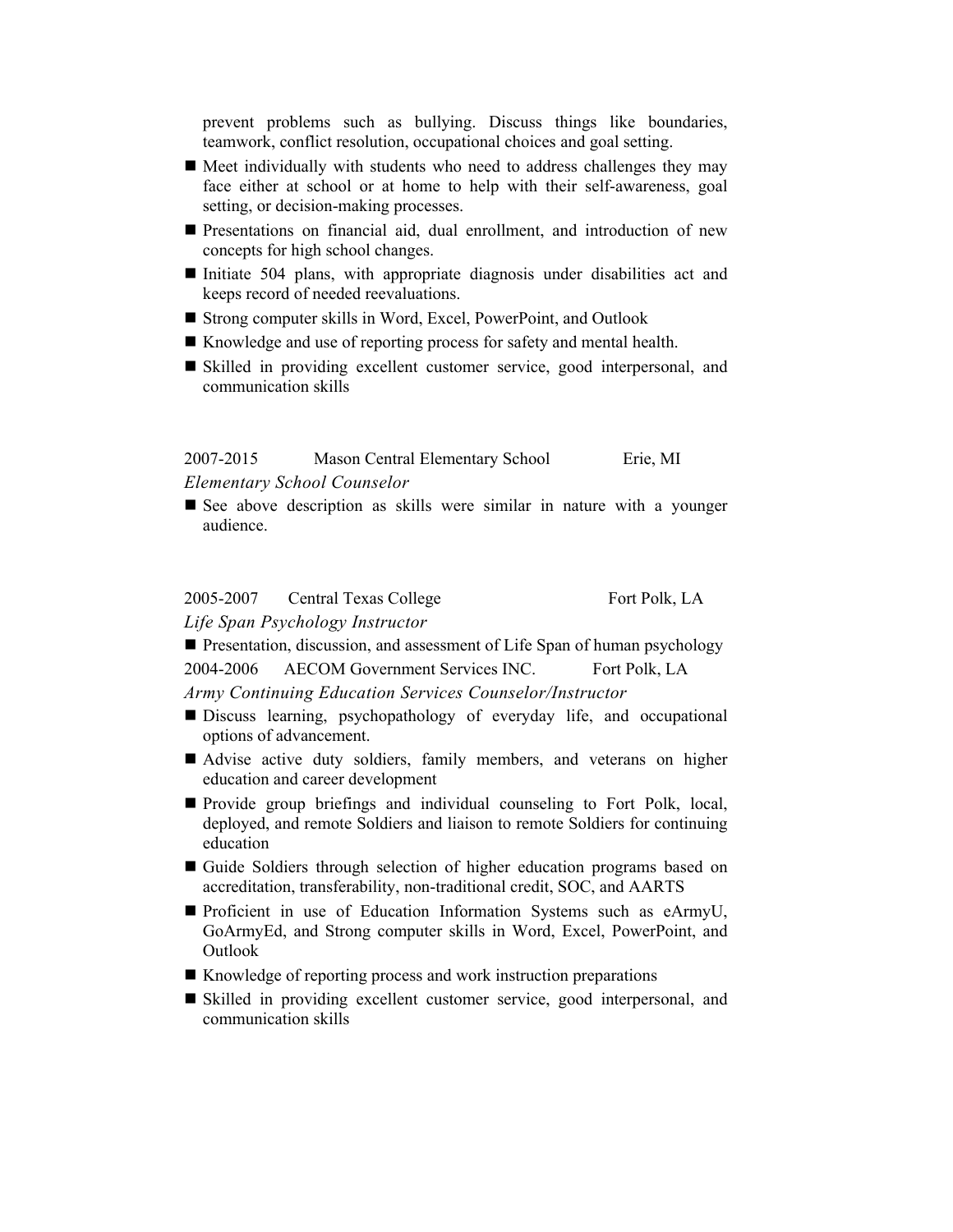2003–2004 Pickering High School Leesville, LA

*Business Teacher (7-12)*

- **Provided guidance of life, relationships, or occupational choice to students** in need.
- Managed and organized entire school yearbook by networking with local businesses for advertisements.
- **Provided publicity and marketing for sales of yearbook**
- Responsible for computer lab security
- Administrator for student's computer access in Word and PowerPoint

| 2000-2001 | Earlham College            | Richmond, IN |
|-----------|----------------------------|--------------|
|           | Assistant Volleyball Coach |              |

- **Provided guidance of life, relationships, or occupational choice to students** in need.
- Responsible for security and equipment of facility
- Recruiter for prospective students for college and volleyball team
- Organized and managed practices, uniforms, and tournaments
- Co-founder of Fellowship of Christian Athletes (FCA)

1995-current Masterpiece Massage Dundee, MI

*Business Owner/Massage Therapist*

- Managing own business in the health aspects of massage therapy.
- Educating the consumer on health benefits of massage.
- Servicing the customer by muscle manipulation to a healthier lifestyle.

#### EDUCATION

| 2002–2005                                | Northwestern State University              | Natchitoches, LA |  |  |
|------------------------------------------|--------------------------------------------|------------------|--|--|
| $\blacksquare$ M.Ed., School Counseling. |                                            |                  |  |  |
| 1996-1997                                | Siena Heights University                   | Adrian, MI       |  |  |
| ■ B.A. General Studies Minor Psychology  |                                            |                  |  |  |
| 1995-1996                                | Monroe County Community College Monroe, MI |                  |  |  |
| A.S. General Studies                     |                                            |                  |  |  |
| 1995                                     | <b>Health Enrichment Center</b>            | Lapeer, MI       |  |  |
| ■ Diploma as Massage Practitioner        |                                            |                  |  |  |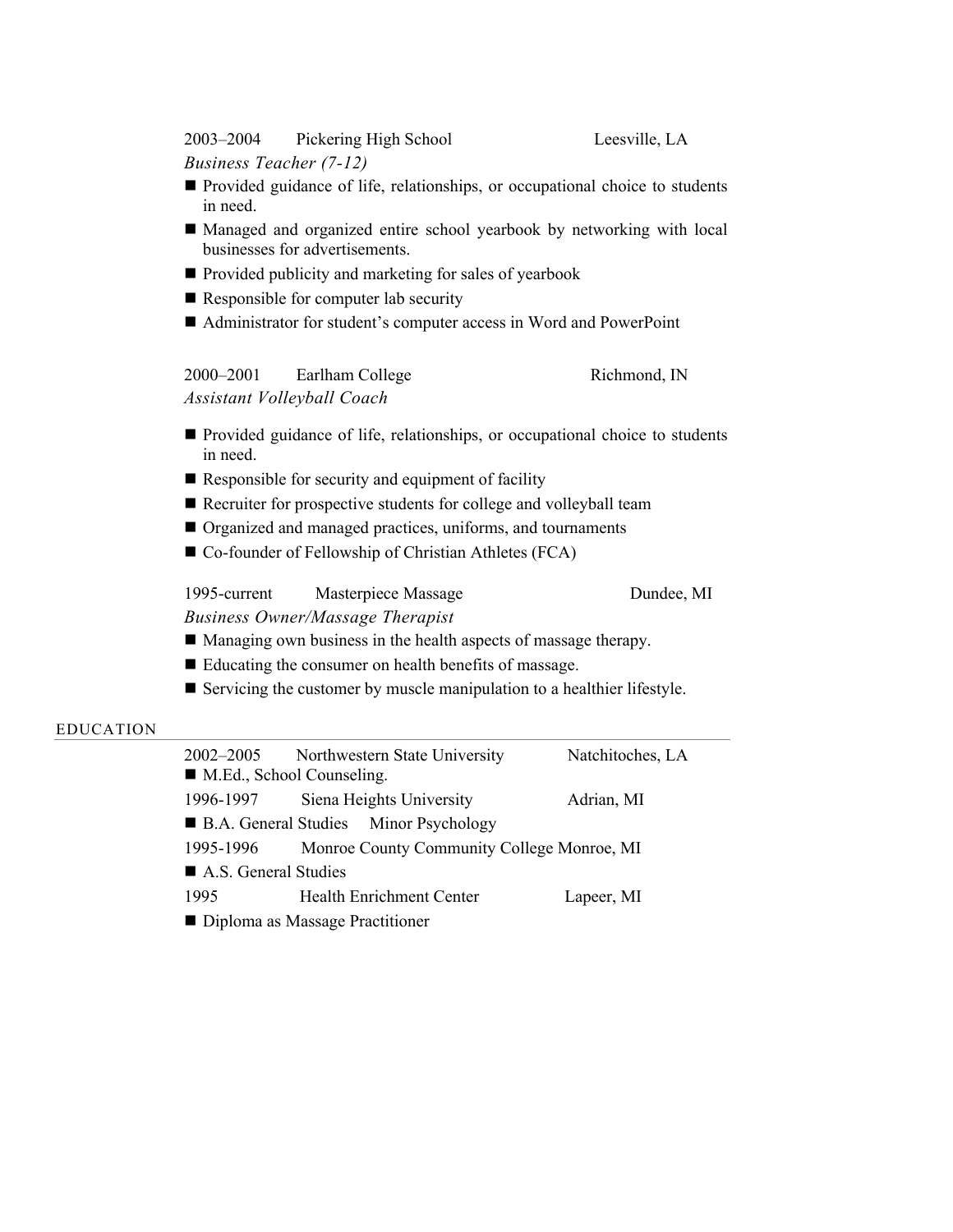

# **DEXTER COMMUNITY SCHOOLS**

Anne Nakon, Director of Special Education 2615 Baker Road, Dexter, Michigan 48130 (734) 424-4160 ext.6052 fax (734) 424-4169 nakona@dexterschools.org

To: Dexter Board of Education From: Anne Nakon Subject: Speech and Language Therapist Recommendation Date: June 24, 2019

As a result of our most recent interview process, we would like to recommend A. Jouel Truesdell-Lewis for the Preschool Speech and Language position. Jouel's' ability to work with and engage preschool age students, staff, and parents comes highly praised along with her patience and ability to build relationships with staff, students and families.

Jouel comes to us with background experience in school-based preschool settings and she has a strong background in applications of applied behavior analysis. Jouel has a great deal of experience teaching functional communication systems to students and is very familiar with understanding and programming Augmentative Communication Devices.

The interview committee included Emily Arbour, Kristen Bartenslager, Melinda Hieber, Cheryl Martin, and Anne Nakon.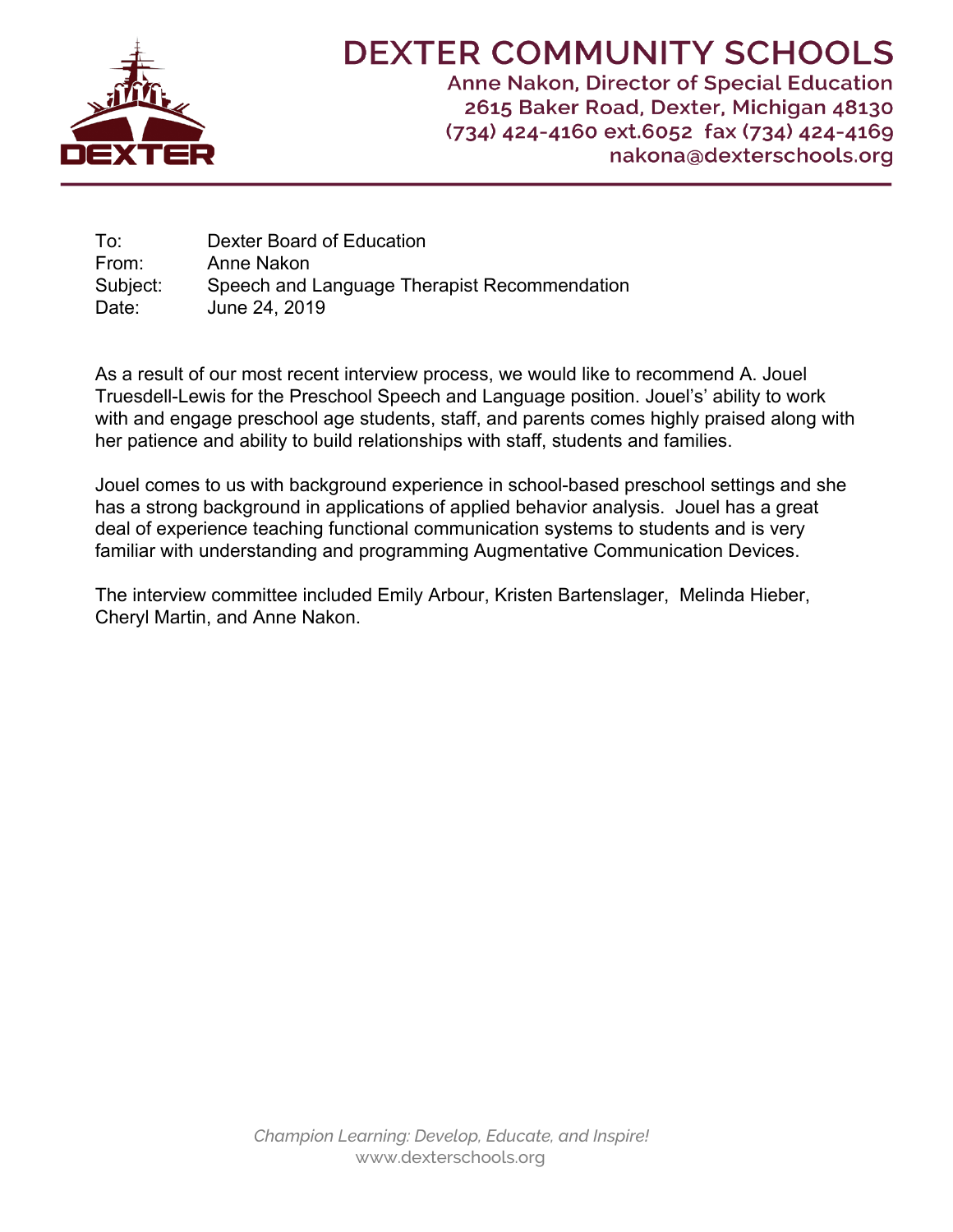# **A. Jouel Truesdell-Lewis, M.A., CCC-SLP**

Providing professional speech and language services to children and adults with speech and language disorders. Over 20 years experience working with children with autism, from behavior technician to certified speech-language pathologist. I pride myself on staying on top of current research and regulations to implement best practices for all clients and facilities.



contact info redacted

# **EXPERIENCE**

# **Spectrum Therapy Center,** Ann Arbor — *Speech Language Pathologist*

January 2015 - PRESENT

- Comprehensive assessment and treatment of children ages 1-12 years.
- Educated patients and family members regarding diagnosis and the therapeutic process for a variety of pediatric speech-language disorders.
- Recorded detailed evaluation reports, daily notes, and plans of care in patient electronic medical records.
- Guest Lecturer for Project Outreach course through the psychology department of the University of Michigan.
- Communicated effectively with other care providers (therapists, psychologists, physicians, schools, other treatment facilities) to provide continuity of patient care.
- Collaborated closely with other healthcare providers in comprehensive multidisciplinary team assessments.
- Developed at-home speech and language resource available to all STC patients.

# **Ann Arbor Preschool,** Ann Arbor — *Speech Language Pathologist, school internship*

August 2014 - November 2014

- Responsibilities included serving on a multi-disciplinary team providing special education services for children ages 3-5 in the preschool program.
- Planned and implemented appropriate and functional treatment using research-based therapeutic techniques.
- Compiled and completed data collection, progress notes, state reporting information, and IEP paperwork.
- Collaborated with parents, teachers, paraprofessionals, and additional service providers. Provided education, modeling, and current research to parents and other professionals.
- Provided group and individual treatment in the classroom

# **Licensures**

ASHA Certification in Speech-Language Pathology • Michigan License in Speech-Language Pathology

# **Trainings**

**PROMPT**- Introduction to PROMPT technique, August 2017 **PECS-** June 2016 **SCERTS-**Fall 2013 **CPR and First Aid** 2019-2021

# **Professional Committees**

Michigan Speech Language Hearing Association: Healthcare Committee, 2017-current

Michigan Speech Language Hearing Association: Exhibits Chair, 2020

Michigan Speech Language Hearing Association: Moderator, 2020